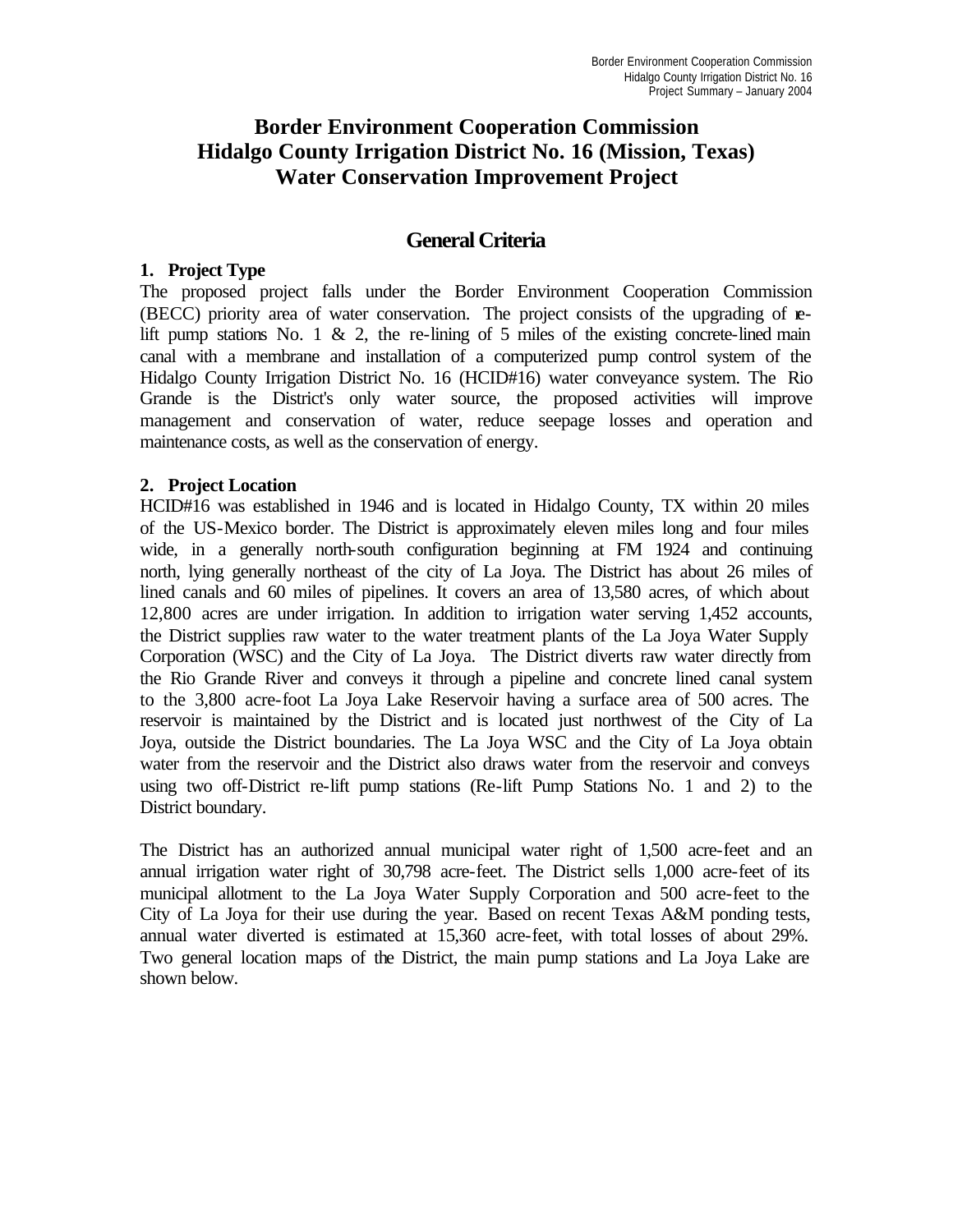

## **3. Project Description and Work Tasks**

The proposed project is designed to address water delivery problems of the District.

- ß HCID#16 is a highly pumped district, thus flow management is necessary to reduce water losses. The District does not have oversized canals for storage, thus pumping and variable flow management is more critical than systems with storage.
- **Improvements in the efficiency of the existing pump systems can result in significant** savings in energy and water conservation.
- There are large water losses due to seepage in the main canal.

The proposed project focuses on the deficiencies of the District's main delivery system, which requires combined hydraulic lifts of 190 feet from the Rio Grande River. Water is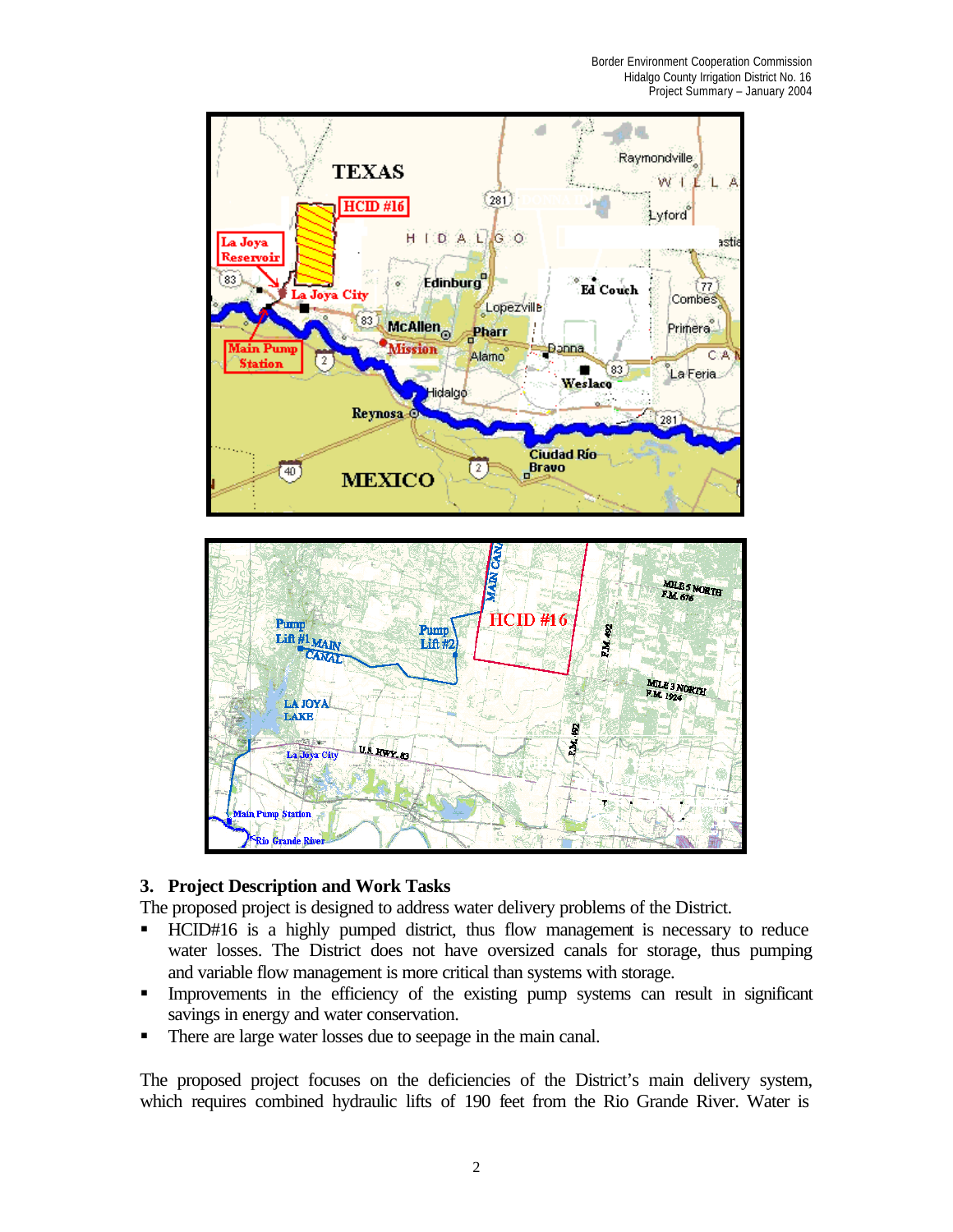pumped often and the pumping stations operate in series, thus the management and the cost of the transfer of water to the District is critical. Using the existing manual system of management, irrigation water often cannot be delivered to the fields at the right time, which leads to water spills. The three main off-district pump stations, the main pump station located at the Rio Grande River, Re-lift Station No. 1 located at the north end of the lake, and Re-lift Station No. 2 located near the District boundary, lift the full irrigation demand of the District. The pump stations are currently a constant source of maintenance and inefficiency. The situation is serious because the high maintenance and power costs add significantly to the cost of irrigation; currently about twice as much other Rio Grande Valley irrigation districts. Due to funding constraints, no work is proposed for the main river pump station at this time since that pump station delivers water to La Joya Lake and water management for this pump station is not as critical.

In addition to the above, the main canal system used for water delivery both outside and within the District is in need of improvements since the hydraulic head on the canal causes excessive seepage. While the District has completed a project to replace most of the main canal that serves La Joya Lake, there are various additional main canal concretelined sections that require re-lining to reduce losses due to seepage.

The activities proposed to be undertaken to address the above problems include:

- Upgrading Re-lift Pump Stations No. 1 and No. 2.
- Installation of modern instrumentation and pump controls to improve management of the constantly varying irrigation demand and pumping requirements.
- Re-lining of 5 miles of concrete-lined canal with a geomembrane liner.

Without this project, HCID#16 cannot efficiently supply water to District lands at the rate required to meet the demands of crop growth. The major soils within the District are classified as fine sandy loams (McAllen, Hidalgo, and Brennan), which are highly suitable for the growth of citrus, thus the District provides water primarily for citrus crops.

With Certification of the project in March 2004, bids for construction are planned to be let in June 2004, with contracting by October 2004 and completion of all construction work in February 2006 (overall 23 months from the proposed March 2004 certification of the project).

#### **4. Conformance with International Treaties and Agreements**

The International Boundary and Water Commission (IBWC) is an independent binational public organization that ensures implementation of the 1944 Water Treaty between the United States and Mexico related to water and boundary issues. The project does not violate the allocation of water rights. The District will continue to meet all state surface water diversions from the Rio Grande in accordance with the agreements in place and the restrictions of the Treaty.

The Texas Commission of Environmental Quality (TCEQ) and the International Boundary and Water Commission (IBWC) are the authorities for allocation of water to the District. The 1944 Water Treaty between the United States and Mexico applies.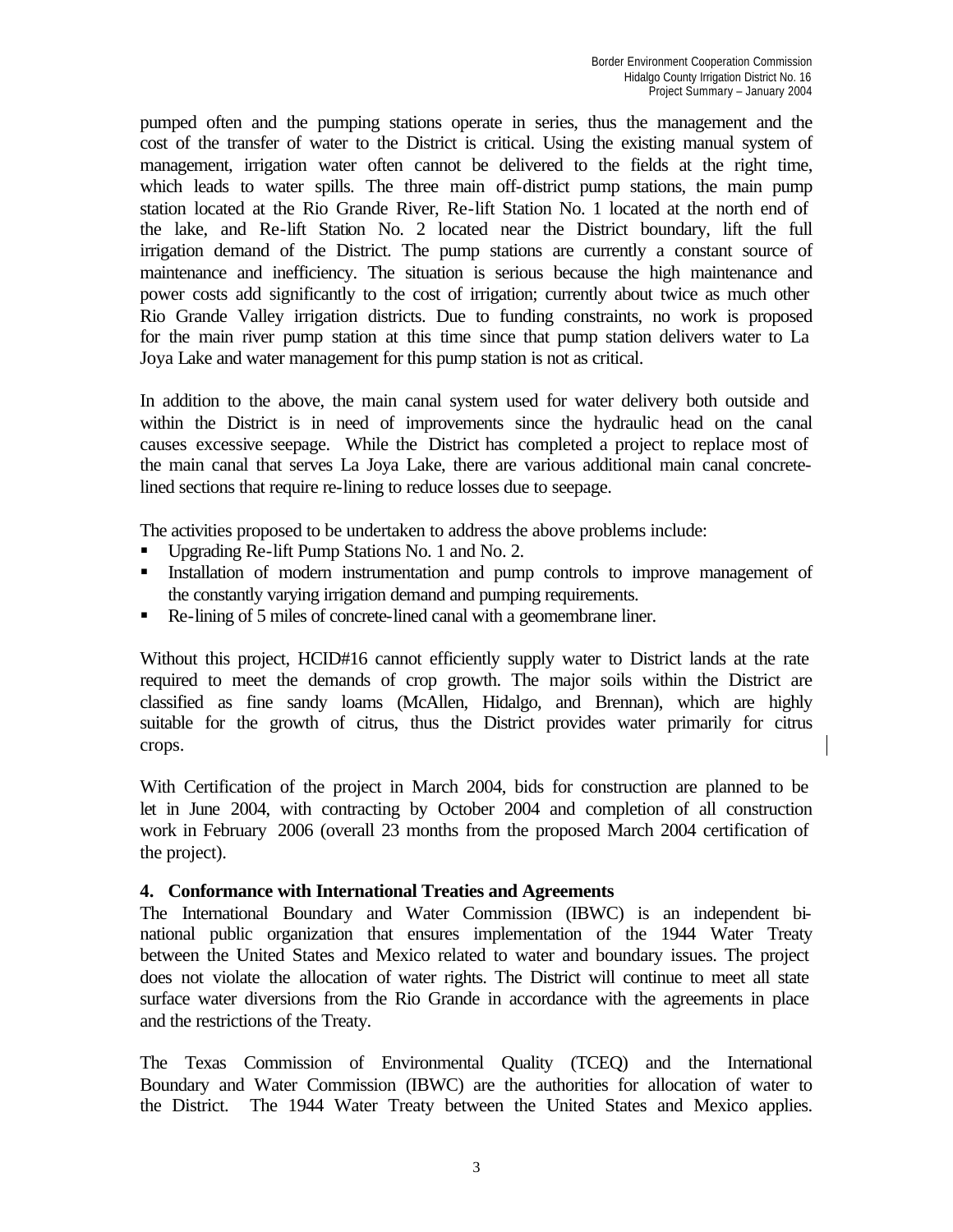HCID#16 diverts water from the Rio Grande River in accordance with a Permit issued by TCEQ, governed by Chapters 49 and 58 of the Texas Water Code and Article XVI, Section 59 of the Texas Constitution. TCEQ's Rio Grande Watermaster Office in Harlingen is responsible for allocating, monitoring, and controlling the use of surface water by the District in coordination with IBWC. The State Watermaster also cooperates with IBWC and its Mexican counterpart to monitor U.S. and Mexican compliance with the U.S.-Mexico Treaty of 1944. There is no reported non-compliance by the District under the TCEQ permit.

## **Human Health and Environmental**

## **1. Human Health and Environmental Need**

The proposed project addresses one of the most pressing problems facing the Lower Rio Grande Valley of Texas, i.e., water shortages due to drought over the last seven years and an increasing demand due to population growth. Water conservation reduces the impact of drought conditions and makes available additional water resources that would otherwise be lost to meet both domestic and agriculture demands. The future health, social and economic well being of the population in the Rio Grande Valley are highly dependent on conservation and maximizing beneficial use of available water to meet domestic and agricultural needs. The project addresses the critical water shortages by reducing water losses and providing for more efficient delivery of water, thus enhancing availability of water both domestic and agriculture use.

## **2. Environmental Assessment**

An Environmental Report (Environmental Summary – ES) for the project was completed by the engineering firm of Melden and Hunt, Inc. The ES resulted in the following conclusions:

- <sup>ß</sup> There are no direct or indirect detrimental impacts on prime farmland from the project.
- There are no wetlands affected by the project.
- <sup>ß</sup> There are no known archeological or cultural resources affected by the project, and measures will be undertaken during construction to address any unforeseen findings in accordance with State historical resource protection requirements.
- <sup>ß</sup> No short or long term detrimental socioeconomic effects are expected as a result of the project. Socioeconomic impacts are expected to be wholly positive.
- <sup>ß</sup> Short-term wildlife habitat disturbance associated with the project will be moderate, and construction will be avoided during peak nesting periods (March thru August). Long-term disturbance of wildlife habitat is expected to be minimal to none.
- No significant, long-term air, water or vegetative impacts are anticipated.
- The project is expected to have a positive impact from environmental and conservation perspectives.

The ES was submitted by Melden and Hunt to the Texas Parks and Wildlife Department, Texas Historical Commission, U.S. Army Corps of Engineers and the United States Fish and Wildlife Service for review. The Texas Historical Commission reviewed the project under Section 106 of the National Historic Preservation Act of 1966 and the Antiquities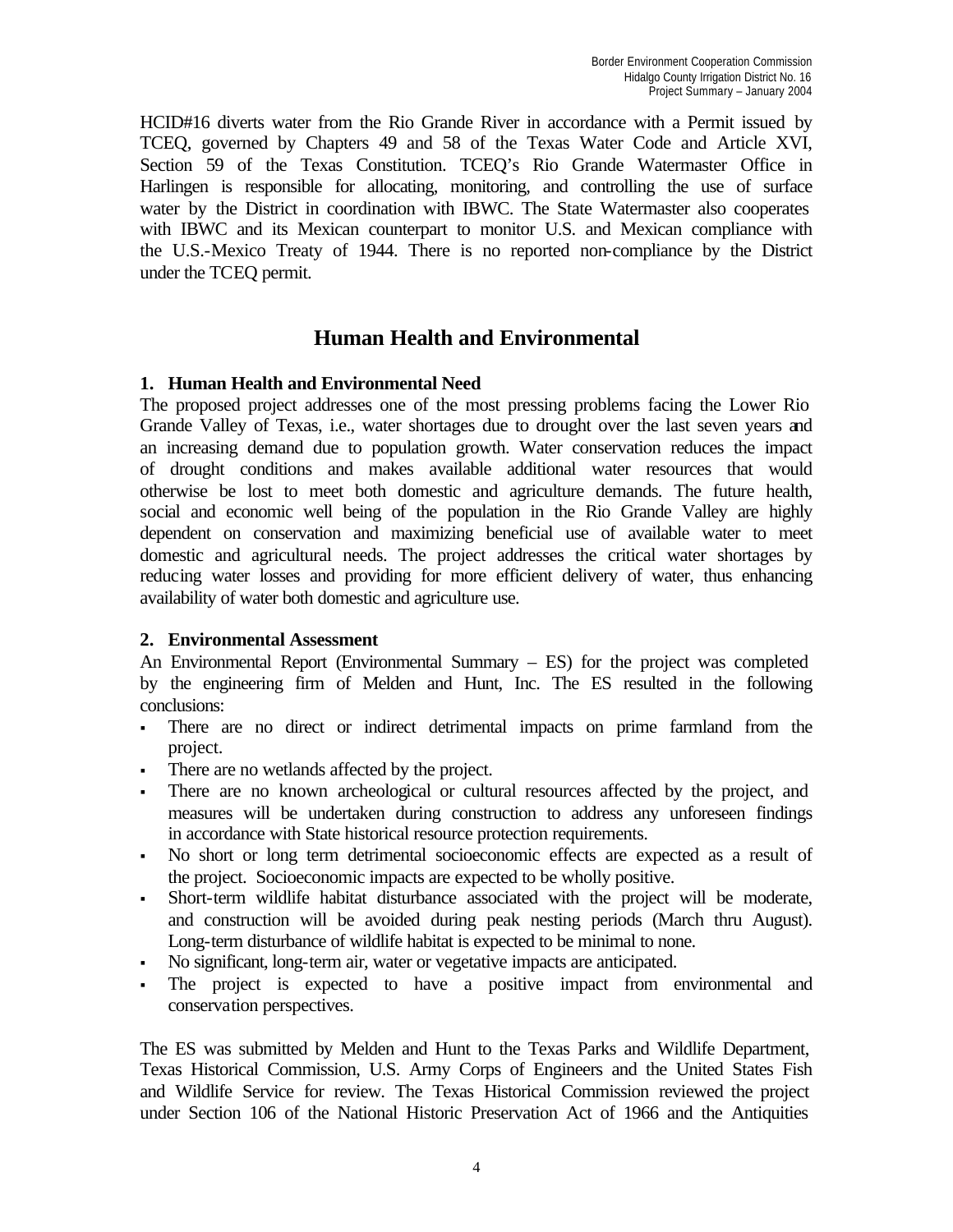Code of Texas and determined that the project does not affect any known historical properties and the project may proceed. The Corps. of Engineers reviewed the ES and responded that a permit from the Department of the Army was not required.

Construction drawings for the project will include specifications requiring the contractor to protect existing waterways, vegetation and wildlife from unnecessary disruptions during construction. In addition, the District will file the required Notice of Intent with the Texas Commission on Environmental Quality (TCEQ) and prepare a Storm Water Pollution Prevention Plan prior to construction.

The construction of the proposed water conservation measures will have an overall sustained positive environmental impact, enhancing the prospects for continued economic growth of the region, as well as the improved health and social well being of the region's growing population.

#### **3. Compliance with Environmental and Cultural Resource Laws and Regulations**

The environmental review of the project and the proposed mitigation measures comply with all environmental and cultural resource laws and regulations. All required permit conditions necessary for the construction or operation of the proposed project will be acquired and complied with. The District has the required water rights and is fully compliant with the terms of its water use permit.

## **Technical Feasibility**

## **1. Appropriate Technology**

The project was developed by the engineering firm of Melden and Hunt, Inc., in accordance with USBOR guidelines, funded by the Texas Water Development Board (TWDB) State Energy Conservation Office (SECO) funds. Each of the project activities was analyzed with consideration of the appropriate technical and least-cost alternative to improve water flow management and maximize water savings, as further described below.

## **Upgrading Re-lift Pump Stations No. 1 and No. 2**

The principle alternatives to upgrade the pumps were 1) pump stations without variable frequency drives (VFD) and canal re-lining, and 2) pump stations with VFD and canal relining.

## **Alternative w/o VFD**

Re-Lift Pump Station No. 1: For the non-VFD alternate, the two existing pumps at Re-lift Pump Station No. 1 would be used with the addition of two smaller pumps rated at 20 cfs each to provide flexibility. A new pump structure would be required for the two smaller pumps, combined with the two existing pumps each with a capacity of 35 cfs. With the addition of the two smaller pumps, pump station output could be tailored output needs of 20, 40, 55, 75, 95 or 110 cfs, with 110 cfs being the main canal capacity. All pumps, including the existing pumps, are vertical pumps and would not require priming. In addition, the existing 60 inch steel discharge line will be replaced with a  $5' \times 6'$  box conduit (or equivalent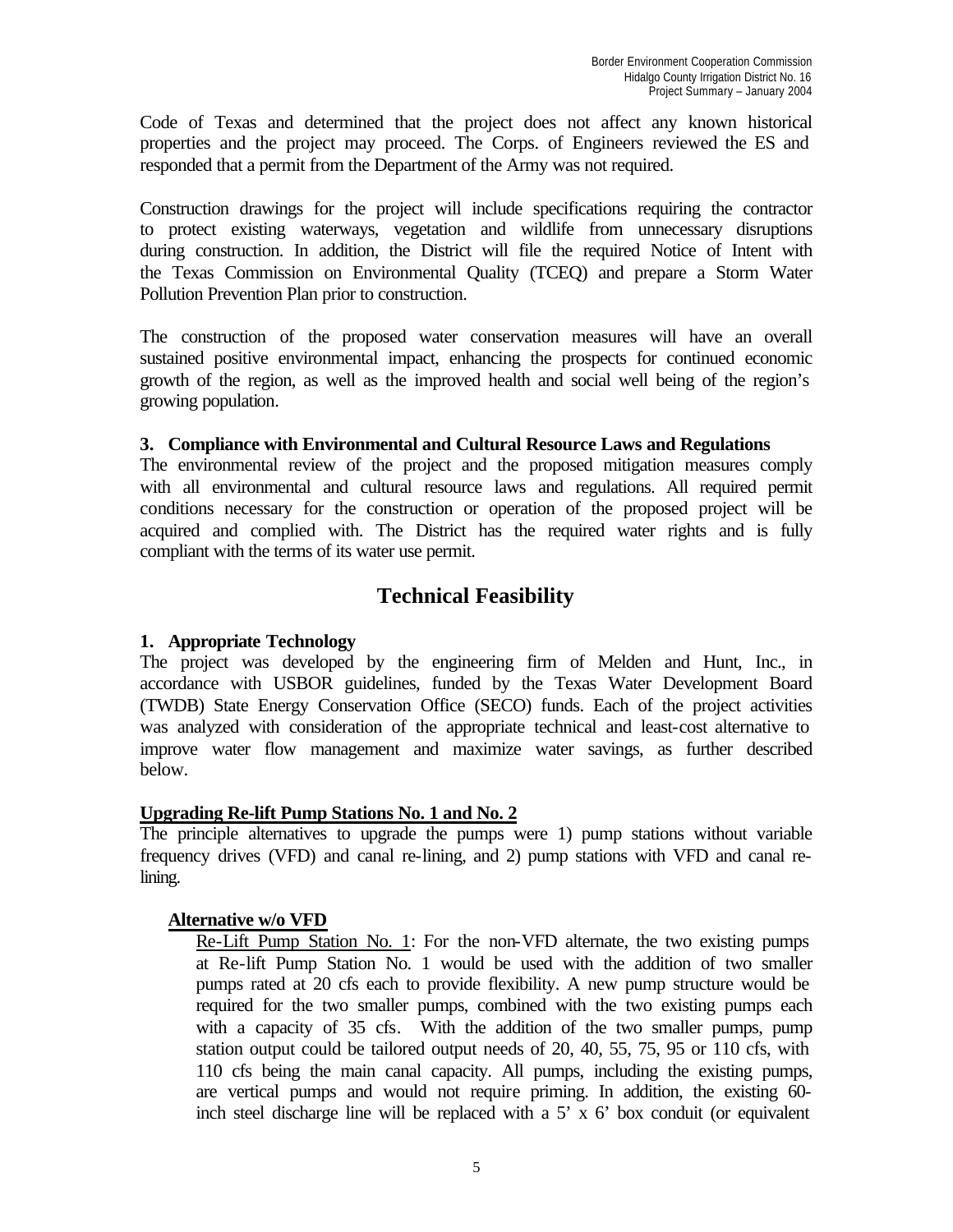pipe). No redundant pumping is required because of the cost and because maintenance down time can be scheduled without serious interruption to the District operation.

#### Re-lift Pump Station No. 2

For this pump station, a new pump structure with four new vertical pumps would be required. The four new vertical pumps would replace two older/existing centrifugal pumps that require priming at start-up. Three of the new pumps would have outputs of 30 cfs each, with one rated at 20 cfs. This pumping arrangement would also provide outputs of 20, 30, 50, 80 or 110 cfs. The existing 60-inch steel discharge line would be replaced with a 5 x 6 foot box conduit (or equivalent pipe). Again, no redundant pumping is required because of the cost and because maintenance down time can be scheduled without serious interruption to the District operation.

#### **Alternative with VFD**

Re-Lift Pump Station No. 1: For this alternate, one existing 35 cfs vertical pump at Re-lift Pump Station No. 1 would remain, with replacement of the gear drive of the other 35 cfs vertical pump and the addition of a new vertical pump with a variable frequency drive pump speed controller. This pump arrangement would provide a variable pump output from about 30 cfs to 110 cfs (main canal capacity). No pump priming would be required with this alternate. The existing, corroded 60-inch steel discharge line will be replaced with a 5' x 6' box conduit (or equivalent pipe). Again, no redundant pumping would be required because of the cost and because maintenance down time can be scheduled without serious interruption to the District operation.

#### Re-lift Pump Station No. 2

This alternate would require a new pump structure with two new vertical pumps. One of the new vertical pumps would be incorporated with a variable frequency drive (VFD) pump speed controller. The new vertical pumps would replace two older centrifugal pumps that require priming at start-up. The pump station would have a variable output that ranges from 30 cfs to 110 cfs. The existing corroded 60-inch steel discharge line will be replaced with a 5' x 6' box conduit (or equivalent pipe). Again, no redundant pumping would be needed because of the cost and because maintenance down time can be scheduled without serious interruption to the District operation.

A life-cycle cost analysis of the two above alternatives completed by Melden and Hunt concluded that the two alternatives were similar in relation to seepage reduction, pump efficiency and pump control, but the VFD pump alternative was considered better in its elimination of spillage, and also had the lowest net present value. Thus the alternative with VFD pumps is proposed for the project.

#### **Installation of system computerized control system**

Pump control instrumentation is proposed for any pump alternative. Intra-canal flow meters with depth indication are proposed to be installed in the main canal downstream of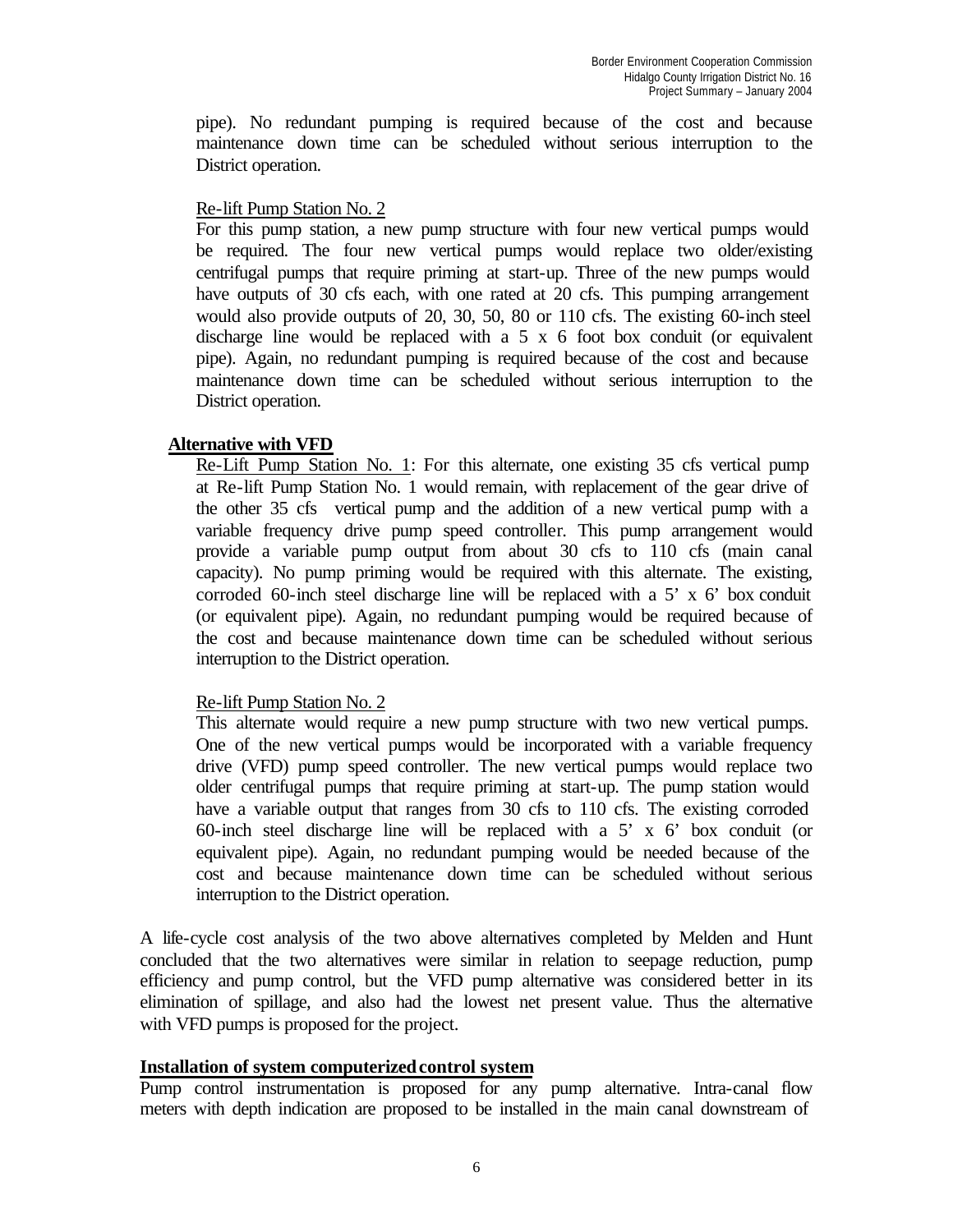Re-lift Pump Station 1 and Re-lift Pump Station 2. The Sontek device, commonly used for this purpose, is proposed to be used. The intra-canal instrumentation will be used to transmit flow data to the District office for pump monitoring and control. Supervisory Control and Data Acquisition (SCADA) software will be installed to facilitate the control function.

#### **Re-lining of 5 miles of concrete-lined canal**

The re-lining an existing canal to reduce seepage losses included consideration of traditional technologies. Impenetrable barrier liners were considered to be the best means to reduce seepage losses to acceptable levels, and the selected alternative was the application of polyurethane coated material to the existing canal surface. Melden and Hunt presented existing examples of this type of construction.

#### **2. Compliance with Applicable Design Standards and Regulations**

The design and construction requirements will adhere to USBOR requirements under the "Guidelines for Preparing and Reviewing Proposals for Water Conservation and Improvement Projects under Public Law 106-576." Construction technical specifications will follow the Construction Specification Institute standards, along with USBOR design standards and criteria. USBOR quality control procedures will be applied during construction.

## **Financial Feasibility and Project Management**

## **1. Financial Feasibility**

The firm of Brown and Caldwell completed a financial analysis of project and the District's financial ability to provide matching funds for proposed funding structure of the project and the operation and maintenance of the system. The estimated project costs based on the design information are as follows:

| TROJECI CODID                                  |                       |              |  |  |
|------------------------------------------------|-----------------------|--------------|--|--|
| <b>ITEM</b>                                    | <b>FUNDING SOURCE</b> | <b>TOTAL</b> |  |  |
| Planning/Design/Construction<br>Administration | HCID#16 & SECO        | \$331,800    |  |  |
| <b>Estimated Construction Cost</b>             | HCID#16 & NADB        | \$2,865,080  |  |  |
| Contingencies                                  |                       | \$286,500    |  |  |
| <b>TOTALS</b>                                  |                       | \$3,483,380  |  |  |

## **PROJECT COSTS**

Cost in U.S. Dollars. August 2003

The funding sources for the project are summarized in the table below. Based on the WCIF Guidelines, the WCIF grant may support 50% of the project costs up to or a maximum of \$4,000,000. In this case, the WCIF contribution is about 40% of the project costs, or \$1,376,697.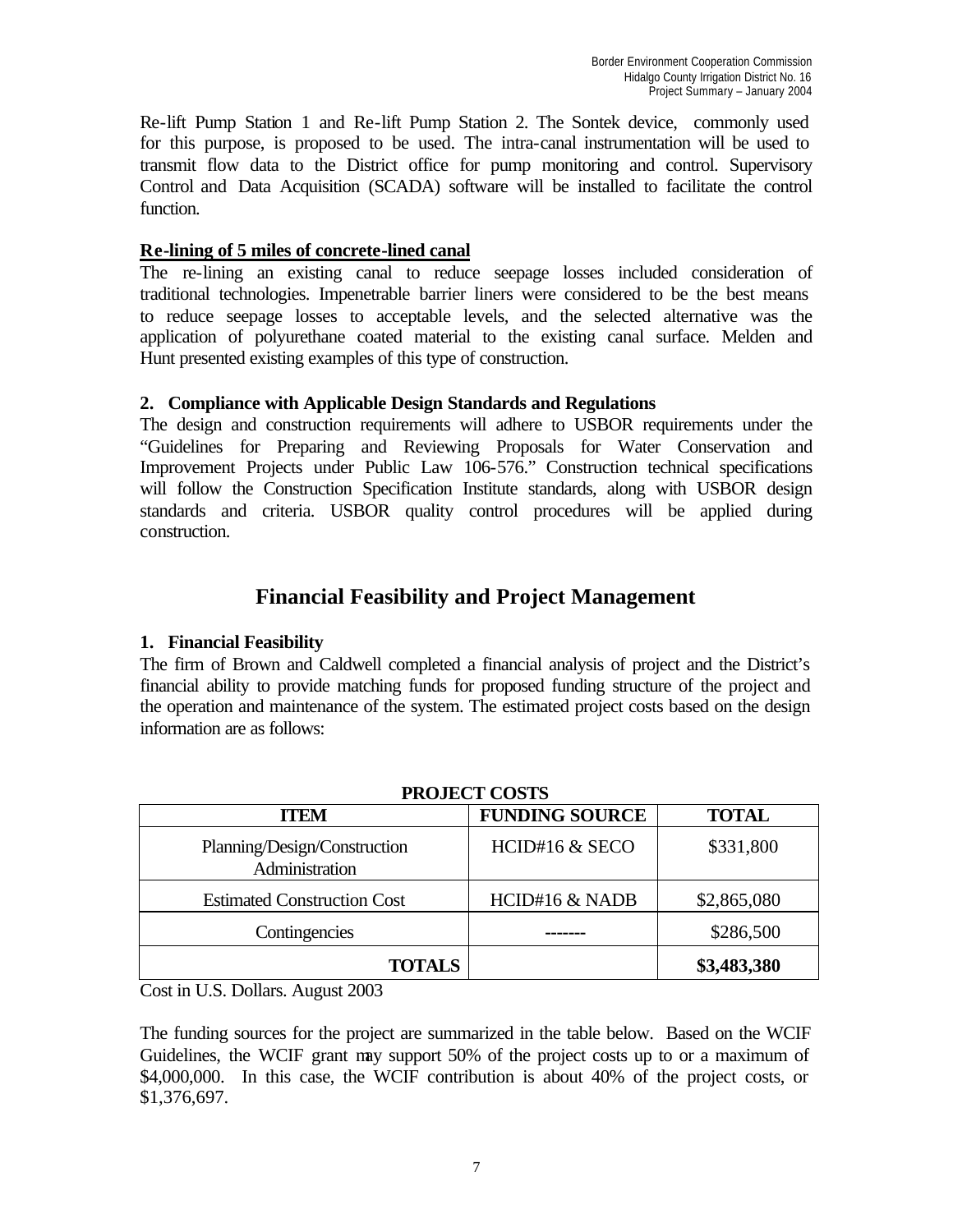| Source                | <b>Type</b>             | <b>Amount</b><br><b>USD</b> | $\frac{0}{0}$<br><b>Project Cost</b> |
|-----------------------|-------------------------|-----------------------------|--------------------------------------|
| <b>NADB</b>           | WCIF-Grant              | \$1,376,697                 | 40%                                  |
| <b>State of Texas</b> | <b>SECO</b> Grant       | \$254,180                   | 7%                                   |
|                       | <b>Operations Funds</b> | \$29,199                    | 2%                                   |
| HCID#16               | In-Kind Contributions   | \$1,173,304                 | 34%                                  |
|                       | <b>Short Term Loans</b> | \$650,000                   | 17%                                  |
|                       | Total HCID#16           | \$1,852,503                 | 53%                                  |
| TOTAL                 |                         | \$3,483,380                 | 100%                                 |

#### **FINANCIAL STRUCTURE FOR THE PROJECT**

#### **2. Rate Model**

The table below summarizes the existing structure.

| Fees                                     | Per Acre |  |  |
|------------------------------------------|----------|--|--|
| Annual Flat Rate (per<br>irrigable acre) | \$22.50  |  |  |
| Water Assessment<br>(per acre irrigated) | \$32.00  |  |  |

**Existing Assessment Fee Structure**

The proposed projects and funding source structures do not require an adjustment to the current Fee and Assessment Structure implemented by the District.

#### **3. Project Management**

United Irrigation District (UID) of Mission Texas provides management and operational services for HCID#16 under a 1997 Interlocal cooperation agreement. The UID provides the services to HCID#16 out of the UID office, located ¾ mile west on Mile 2 Road in Mission, Texas. The UID services include, among other things, managing the day-to-day activities of HCID#16, including accepting orders for water, ordering water from the TCEQ Water Master's office, accepting payments for water, preparing tax statements and collecting any tax payments, purchasing supplies, paying bills, providing accounting services, and operating and maintaining the river pumping operations and water delivery system, drainage system and equipment of HCID#16. UID staff basically manages HCID#16 to the same standards UID operates its own district. Decisions pertaining to the investment of funds of HCID#16 are reserved to the Board of Directors, subject to adequate provision of unrestricted current revenue funds to reimburse UID for maintenance and operation expense as provided in the Agreement. The UID staff, consisting of 42 staff, of which 5 are administrative, conduct O&M on both districts.

The UID management services will construct the project with the use of a combination of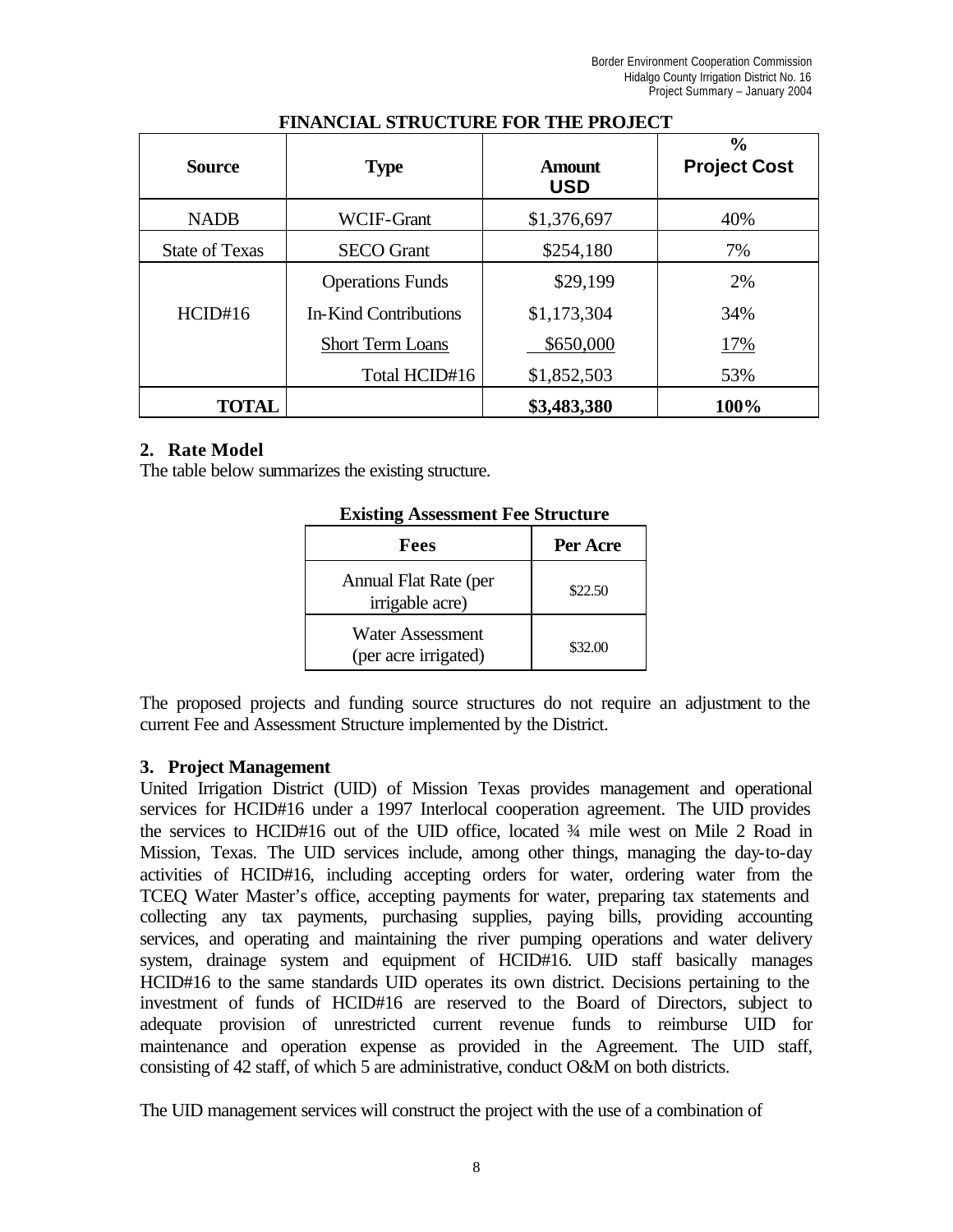contracted services and in-kind services. UID has managed construction activities of similar magnitude. In-kind services will largely include all the work required using its own labor and equipment, in conjunction with contract services for specialized work. For example, UID management forces will do canal cleaning and polyurethane fabric installation, with contract forces performing the heat treatment of the installed fabric, and UID management forces will build canal instrumentation sections of known configuration, but the instrumentation will be installed by contract.

The UID management staff is considered to be experienced with concrete construction and pipe installation, and is considered to have the equipment required for the construction. Operation and maintenance manuals will be provided by suppliers of new equipment installations, including training of operators of the equipment. Melden & Hunt, Inc., will provide the necessary technical and management support for project administration.

Prior to Certification, the District Board of Directors will be required to issue a Resolution committing \$1,202,503 of their own resources and will provide a Letter of Credit for \$650,000 for the short-term loans to cover the District's contribution to the project, including confirmation of projections in the financial analysis. In addition, HCID#16 is required to provide UID agreement with the use of UID management staff for the force-account construction work.

## **Community Participation**

## **1. Comprehensive Public Participation Plan**

BECC certification, a public participation process to promote community understanding of and support for the proposed project is required. The Public Participation Plan (Plan) was developed per certification requirements and was designed to provide a framework for the sponsor and steering committee to conduct public participation in the areas served by HCID#16. The Plan was submitted and approved in December 2003.

## **2. Steering Committee**

The steering committee was made up of Xavier Ornelas, Paul Heller, Saul Sosa, Donato Venecia, and David Buchanan Board Members; Mike Alaniz, City Administrator of the City of La Joya; and Lucrecio Flores, General Manager of La Joya Water Supply Corporation. Assisting the committee were Tito Nieto and Stephen Dunn of the Irrigation District and Melden & Hunt, consulting engineers were represented by Larry Smith. The steering committee collectively contacted more than 150 individuals from the district who voiced their support and stated that it should proceed with the project.

## **3. Local Organizations**

The following organizations approved resolutions of support for the project: the Lower Rio Grande Managers Association; the Lower Rio Grande Authority; the City of La Joya and the La Joya Water Supply Corporation

## **4. Public Information**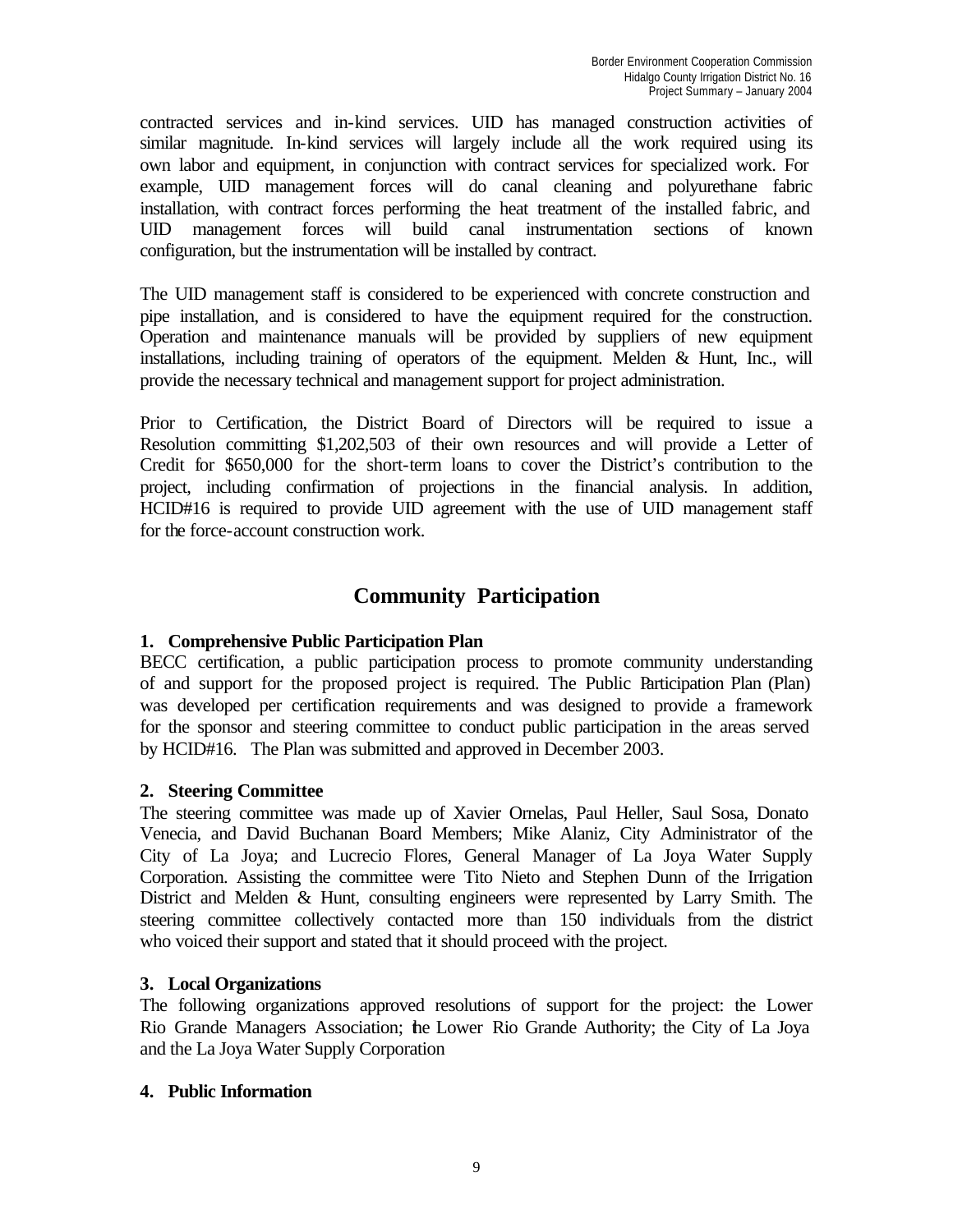The Project Plan and Environmental Information Summary were made available for public viewing thirty days prior to the first BECC public meeting that was held on January 14, 2004. The documents were available for viewing during normal business hours at the District office. For after hours the documents were available by contacting the District. In addition, notices of availability of project information were included in public meeting notice that was published in the McAllen Monitor 30-days prior to the first public meeting.

Fact sheets were developed that include basic information on the project such as, technical, environmental, financial and public participation components. District staff distributed the fact sheet with water tickets at time of purchase. Unfortunately, due to the excessive rainfall during the latter part of 2003, no new irrigation tickets were sold. The McAllen Monitor was scheduled to interview the general manager for an article on the project.

## **5. Public Meetings**

The first BECC public meeting held was a general information meeting to provide the public with an update of the proposed water conservation improvements. The first public meeting was held Wednesday, January 14, 2004 to present the technical aspects of the project with 11 people attending. The second BECC public meeting focused on the financial aspects of the project, such as the NADB financial analysis and impact to the District. The meeting was held Wednesday, January 21, 2004 and 10 people attended. Exit surveys collected indicate there was no opposition and they indicated to proceed with the project.

## **Sustainable Development**

## **1. Definition and Principles**

Sustainable Development Criteria is defined as conservation oriented social and economic protection and sustainable use of resources, while addressing both current and future needs, and present and future impacts of human actions. This definition is based on the Rio de Janeiro Declaration on Environment and Development, which states that development should meet the needs of the present without compromising the ability of future generations to meet their own needs.

Water conservation is critical to quality and life and economic growth in the Rio Grande Valley. The project complies with the definitions and principles of Sustainable Development in that they positively impact the area and sustainable life of the area's residents through the conservation of water. The Project will help eliminate water losses due to canal seepage and due to spillage that comes from inadequate flow management and will substantially reduce energy requirements because of the water savings and because of improved pump efficiency. With the improved delivery system, the residents of the District will achieve more water savings from water conservation by improved onfarm water deliveries.

## **2. Institutional and Human Capacity Building**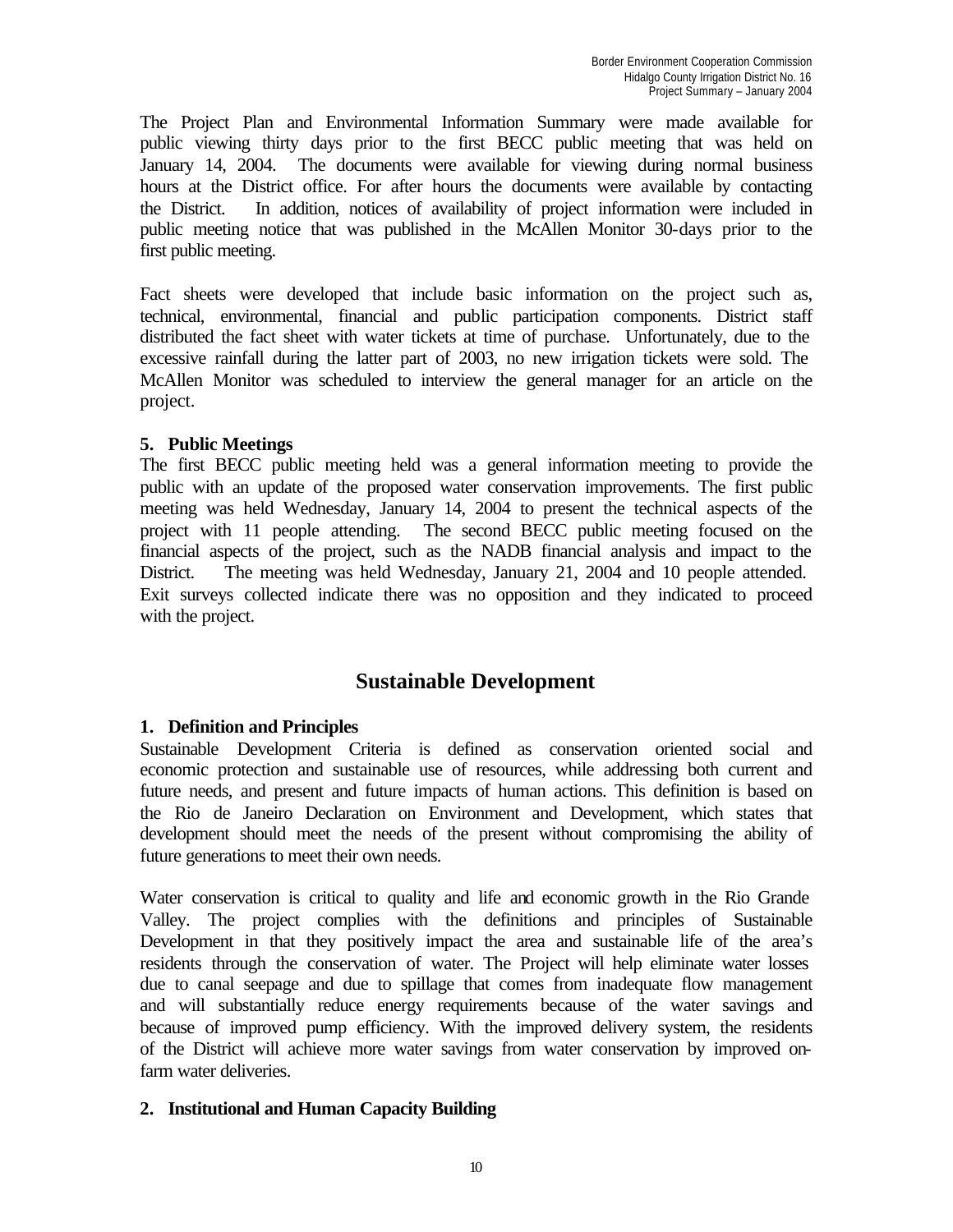The Rio Grande Regional Water Plan, in support for the implementation of agricultural water conservation strategies, includes the following actions for reduction of irrigation shortages:

- ß Expanded technical assistance should be available from local, state and federal sources to assist irrigation districts with more detailed systematic evaluations of district facilities and management policies to identify cost effective water efficiency improvements.
- The State of Texas and the federal government should assist with the financing of irrigation water improvements through the provision of low interest loans and grants

Accordingly, due to the limited financial capacity if irrigation districts, the State of Texas through the State Energy Conservation Office (SECO) and the Texas Water Development Board (TWDB) provided financial assistance to the District for the preparation of the project plan and the necessary documentation required to meet the federally appropriated funds.

The project plans for the proposed projects were completed under the Lower Rio Grande Valley Water Resources Conservation and Improvement Act of 2000 (Act), Public Law 106-576. The Act also provides limited funding availability for engineering work, infrastructure construction and improvements. An amendment to the Act (H.R. 2990/S.1577) authorized funds provided by the for conservation projects, including the Reservoir Renovation, Canal Seepage Recovery, Telemetry and Flow Measurements Sites, and Canal Rehabilitation projects.

The project plans for the four projects were prepared in accordance with the Guidelines for Preparing and Reviewing Proposals for Water Conservation and Improvement Projects, associated with the Act. Public Law 106-576. The project plan was prepared to partially fulfill the requirements in an agreement between the TWDB and the HCID#16. The District entered into a contract with the TWDB, whereby the TWDB will reimburse the District, with grant funds, for the cost of preparing the project plan, project report, plans and specifications and monitoring reports for the proposed project.

The North American Development Bank (NADB) Water Conservation Infrastructure Fund (WCIF) will complement, with grant funds, the capital investments required by the District for construction of these projects. The use of WCIF grant funds allows the District to fully finance its infrastructure in order to reduce water conveyance losses.

The projects will be managed by the District and will be constructed and operated in conformance with Federal, State and NADB requirements. The process for the development of the projects has followed a planning and public participation process that developed alternatives and associated costs, solicited public input, established priorities based on the input of the stakeholders and proceeded according to the priorities established in the planning process.

The HCID#16 has an annual operating budget of approximately \$1.0 million. The District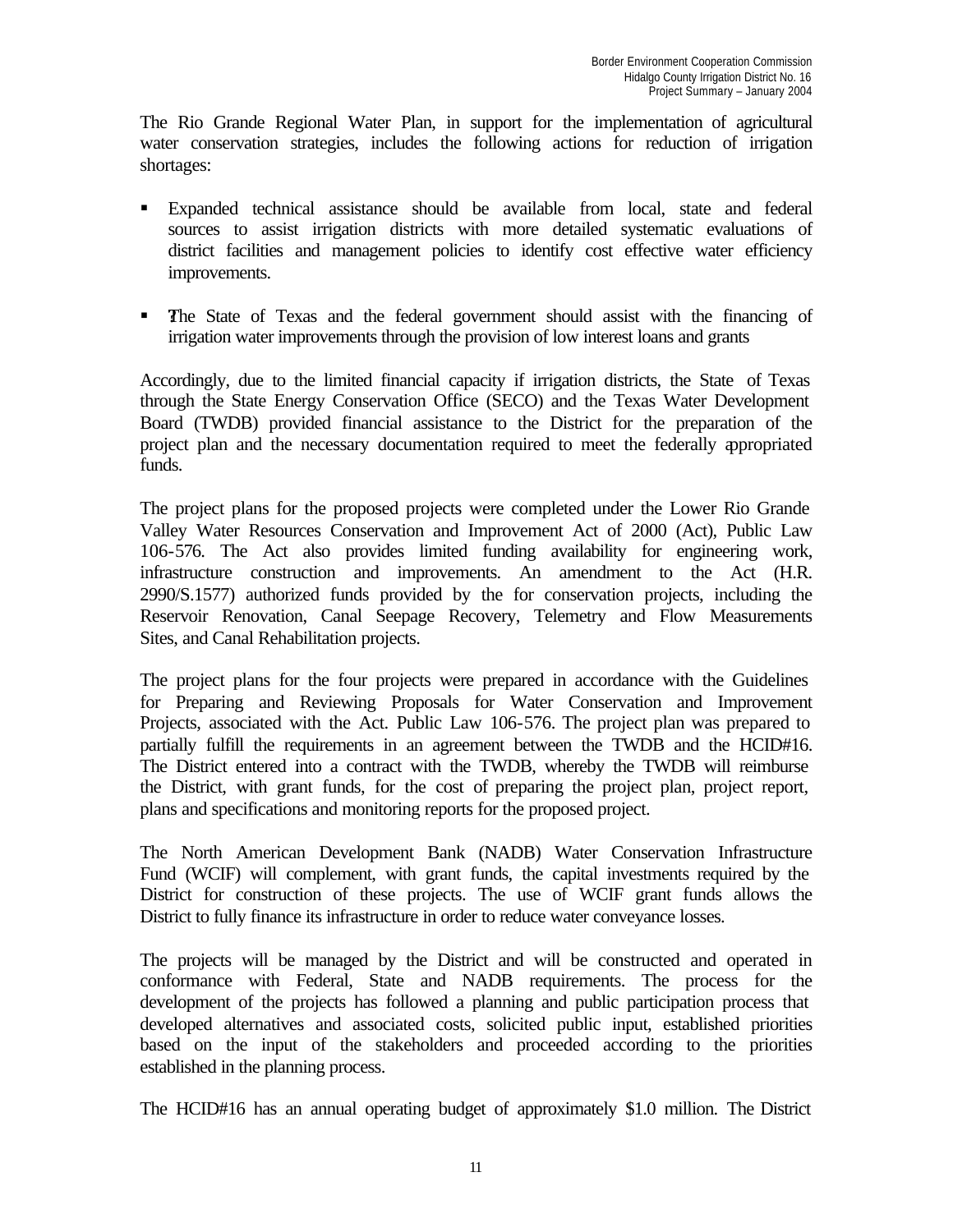has funds and staff capable of meeting the obligations of the District for the proposed projects. Contractors will be selected by competitive bidding pursuant to the requirements of Texas water Code Section 49.273.

A monitoring program will be established for a two-year period to evaluate and quantify the actual water and energy savings following construction of the Project. This program will serve as a step-by-step outline for documenting the successes of the project. The program will include, at a minimum, sufficient information to allow for completion of the following tasks:

- **B** Designation of a construction inspector not affiliated with the primary construction contractor (District staff construction) to inspect and administer construction quality control documentation for the Project.
- $\blacksquare$  The District, or Texas A & M, will conduct hydrostatic seepage tests of the installed pipe and leakage tests of all structures.
- Inspection of the pipelines one and two years after the initial installation.
- $\blacksquare$  Inspection should check structural integrity, cracking and leakage.
- Photographs should be taken of the inspected portions and a letter from the project engineer should be prepared summarizing the condition of the liner and if any repairs are warranted by the contractor pursuant to the construction contract documents.
- **•** Preparation of an annual report containing the monthly reports and any other data collected.
- The electrical use per acre-foot of water pumped will be determined on a monthly basis and submitted annually. The annual report will include the historic electrical costs per acre-foot for comparison.
- The amount of water pumped will be measured and compared with the water delivered on a monthly basis and submitted annually. The annual report will include historic water pumped and water delivered volumes for comparison.

## **3. Conformance with Applicable Local and Regional Conservation and Development Plans**

The Project complies with all local and regional conservation and development plans. In particular, the Project complies with the "Rio Grande Regional Water Plan", which recommends agricultural water conservation and on-farm water use efficiency in order to reduce irrigation shortages.

The Project Report has been prepared in accordance with the "Guidelines for Preparing and Reviewing Proposals for Water Conservation and Improvement Projects Under Public Law 106-576" issued by the U.S. Department of Interior, Bureau of Reclamation, June 2001.

The Project is in conformance with local conservation efforts already developed by the District and served communities. Conservation of water is stressed and penalties are assessed for overuse of water. The municipalities served by the District have their own water conservation plans. A water allocation plan (Drought Contingency Plan), goes into effect for irrigation when the irrigation water account storage balance amounts to a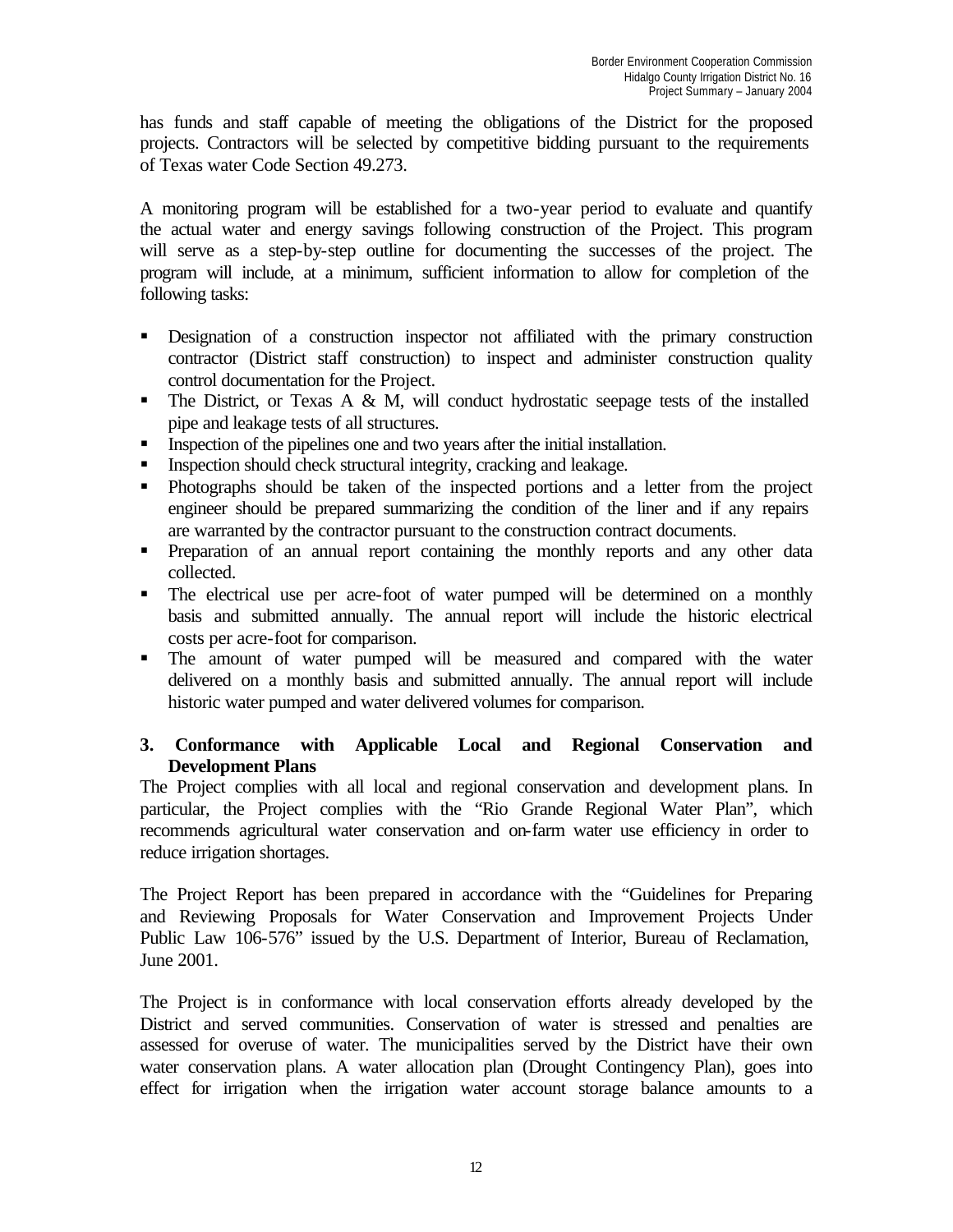maximum of three irrigations per acre. This program remains in effect until the water is restored to the District's irrigation account.

A monitoring program will be established for a two-year period to evaluate and quantify the actual water and energy savings following construction of the projects. This program will serve as a step-by-step outline for documenting the successes of the project. The program will include, at a minimum, sufficient information to allow for completion of the following tasks:

- **B** Designation of a construction inspector not affiliated with the primary construction contractor to inspect and administer construction quality control documentation for the proposed projects.
- Hydrostatic seepage tests of the installed canal liners by the District or Texas A&M. Hydrostatic leakage tests of all structures.
- Inspection of the lined canal reaches one and two years after the initial installation. Inspection should check structural integrity, cracking and leakage. Photographs should be taken of the inspected portions and a letter from the project engineer should be prepared summarizing the condition of the liner and if any repairs are warranted by the contractor pursuant to the construction contract documents.
- Preparation of an annual report containing the monthly reports and any other data collected.
- The electrical use per acre-foot of water pumped will be determined on a monthly basis and submitted annually. The annual report will include the historic electrical costs per acre-foot for comparison.
- The amount of water pumped will be measured and compared with the water delivered on a monthly basis and submitted annually. The annual report will include historic water pumped and water delivered volumes for comparison.

## **4. Natural Resources Conservation**

The Engineer presented the Project to the TCEQ, Texas Parks and Wildlife Service, U.S. Fish and Wildlife Service, USDA National Resource Conservation Services, United States Corps of Engineers, Hidalgo County Historical Commission, Texas Historical Commission, and local governmental agencies. All of these agencies have concurred with District plans for Natural and Cultural Resources Conservation Plans as presented in the Environmental Summary Report for this project.

The above referenced agencies have indicated there will no degenerating effects to the local fauna, inhabiting wildlife species, cultural and archeological resources, wetlands, and migratory patterns of free roaming wildlife.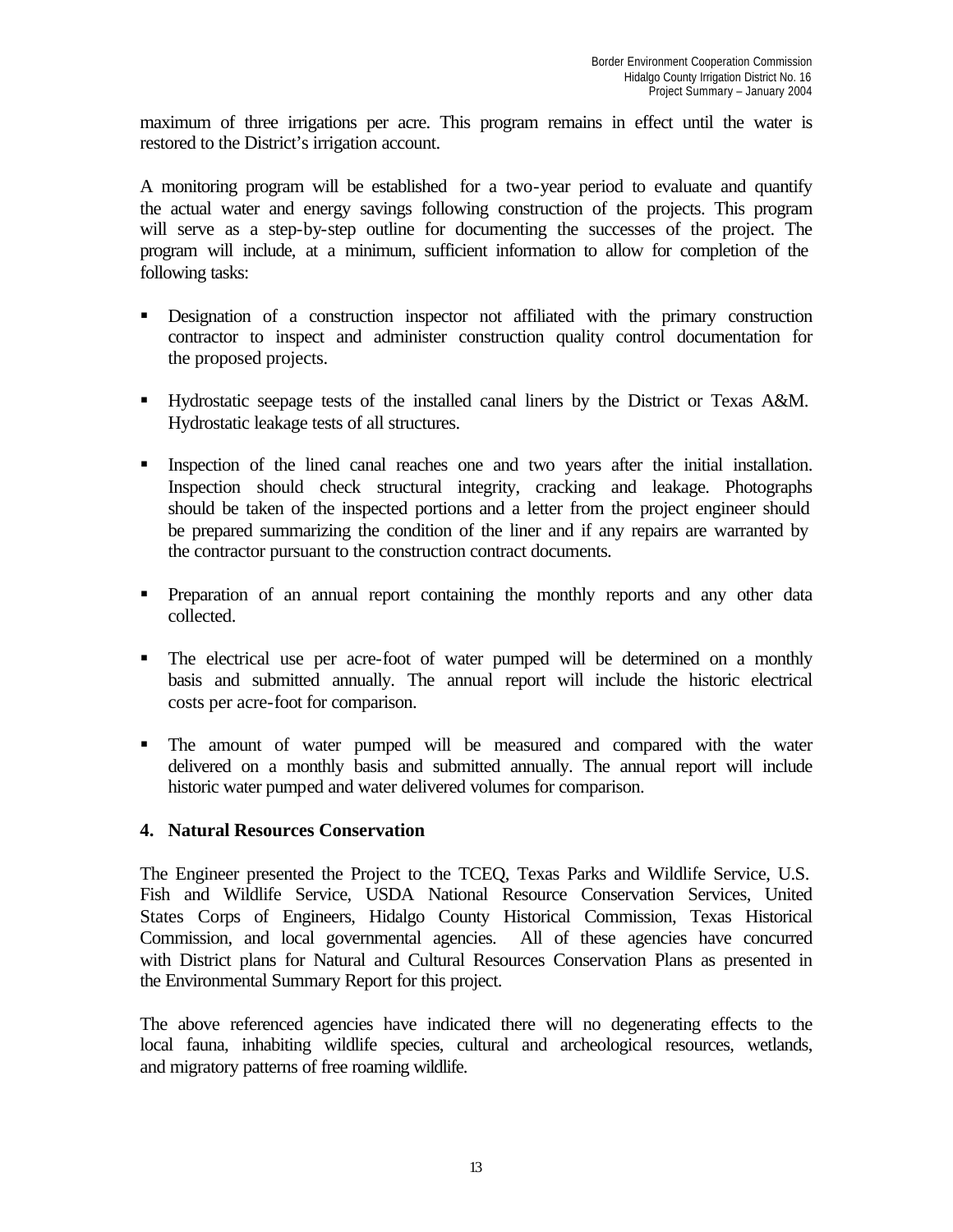The Project was developed with the intent of conserving water. The Districts has authorized irrigation water rights are 30,798 acre-feet per year. The water rights are on an "as available" basis and the actual water available to the District may vary from year-toyear. In addition to the irrigation water rights, the District is authorized to divert 1500 acre-feet of water to municipalities. The Texas A&M extension service conducted ponding tests on the Hidalgo County Irrigation District No. 16 main canal system, and it was determined that the average seepage is 192.37 acre-feet/year/mile of main canal. In addition. Based on District records of water diverted compared to water applied for irrigation, the Taxes A&M seepage tests other data and information on the system, Melden & Hunt, Inc. estimated that 75% of the spillage would be eliminated with the project. In addition, Melden & Hunt conducted an assessment the overall economic savings from the project. The economic analysis showed an overall reduction in annual O&M costs of about \$28,000. Annual water and energy saving were calculated as shown in the following table.

| <b>Project</b><br><b>Component</b>       | <b>Annual Water</b><br><b>Savings (Acre-</b><br>feet) | <b>Annual</b><br><b>Energy</b><br><b>Savings</b><br>(KWH) |
|------------------------------------------|-------------------------------------------------------|-----------------------------------------------------------|
| <b>Pump Upgrades</b><br>reduced spillage | 1,698                                                 | 62,768                                                    |
| <b>Canal Lining</b><br>reduced seepage   | 673                                                   |                                                           |
| <b>Totals</b>                            | 2,371                                                 | 62,768                                                    |

Based on the Melden & Hunt analysis, the value of water savings is \$34.51 per acre-feet, real value. Considering that the economic value of water has been placed at \$652 per acre-feet (Ellis, et. al. Texas A&M), the value of the saved water represents an approximate 19:1 cost benefit ratio, or one dollar of cost will bring nineteen (19) dollars of benefit. Also 2,371 acre-feet of annual saved water can support a community of approximately 21,000 residents, if the water is transferred as leased water, thus approximately 10,000 residents could be served if that water was transferred as a water right.

The construction of the proposed improvements will conserve sufficient water to allow continued development of the City of La Joya and the La Joya WSC, depend on the Rio Grande for their water supply. The project enhances prospects for the City, WSC and the District to be able to manage sustainable growth within their available resources.

#### **5. Community Development**

The benefit obtained by modernization of the irrigation facilities should directly impact agricultural production and may result in increased income and an improved quality of